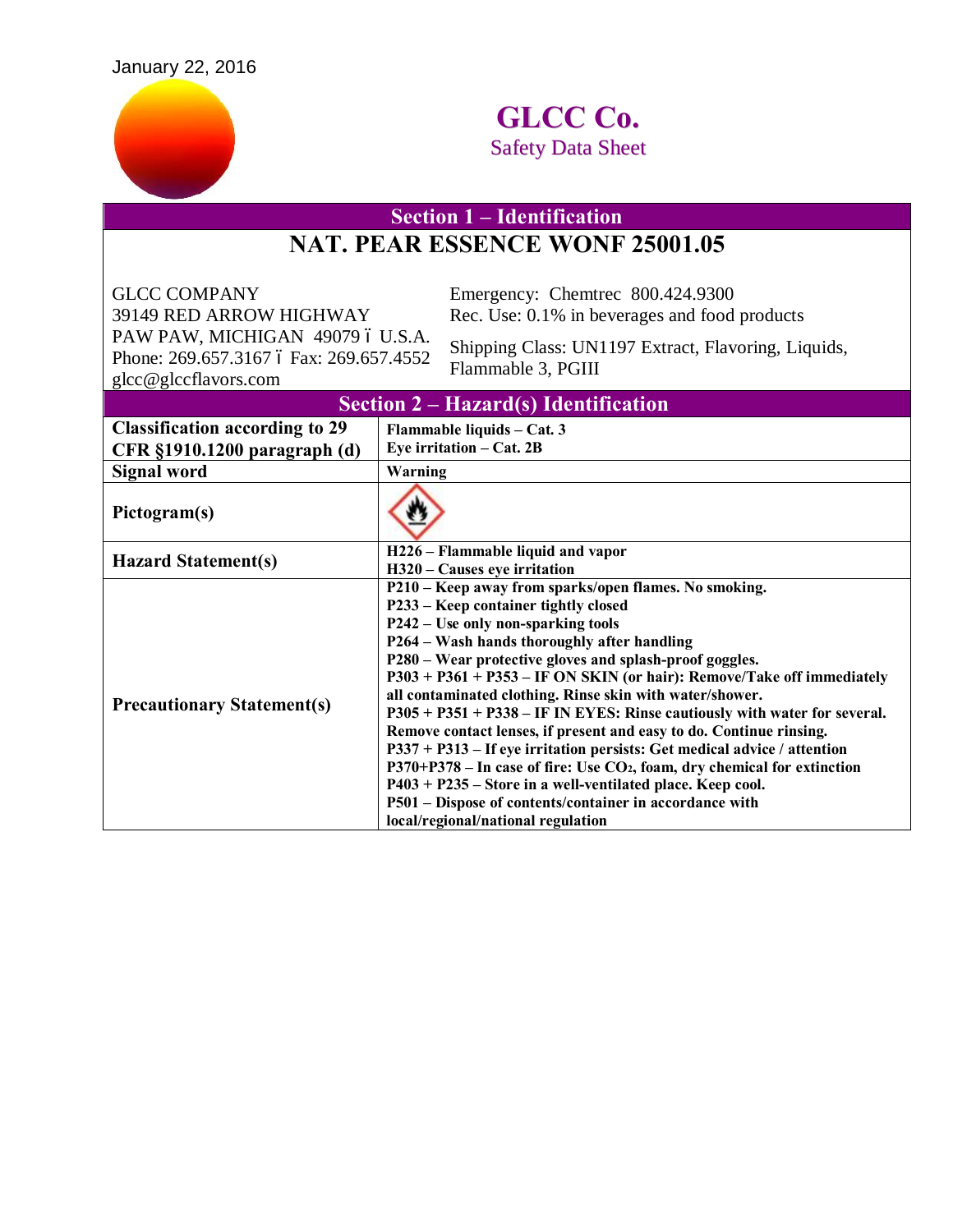## January 22, 2016

| <b>Section 3 – Composition / Information on Ingredients</b>                                       |                                                |                              |                                                                                                                              |                                                                                                                                                                 |  |
|---------------------------------------------------------------------------------------------------|------------------------------------------------|------------------------------|------------------------------------------------------------------------------------------------------------------------------|-----------------------------------------------------------------------------------------------------------------------------------------------------------------|--|
| <b>Hazardous Components</b><br>(Specific Chemical Identity, Common Name(s))                       | <b>CAS Number</b>                              | <b>FEMA</b><br><b>Number</b> | Percentage                                                                                                                   | <b>GHS Classification</b>                                                                                                                                       |  |
| <b>Ethyl Alcohol</b>                                                                              | $64-17-5$                                      | 2419                         | $10-15%$                                                                                                                     | Flammable liquids - Cat. 2<br>Eye irritation - Cat. 2B<br>Specific target organ toxicity -<br>single exposure - Cat. 3                                          |  |
| <b>Ethyl Acetate</b>                                                                              | $141 - 78 - 6$                                 | 2414                         | $0.1 - 0.5\%$                                                                                                                | Flammable liquids - Cat. 2<br>Acute toxicity, Inhalation - Cat. 5<br>Eye irritation - Cat. 2A<br>Specific target organ toxicity -<br>single exposure $-$ Cat. 3 |  |
| <b>Propyl Acetate</b>                                                                             | 109-60-4                                       | 2925                         | $0.1 - 0.5\%$                                                                                                                | Flammable liquids - Cat. 2<br>Eye irritation - Cat. 2A<br>Specific target organ toxicity -<br>single exposure - Cat. 3                                          |  |
| isoAmyl Acetate                                                                                   | $123 - 92 - 2$                                 | 2055                         | $0.01 - 0.05\%$                                                                                                              | Flammable liquids - Cat. 3<br>Skin irritation - Cat. 2<br>Specific target organ toxicity -<br>single exposure - Cat. 3<br>Acute aquatic toxicity - Cat. 3       |  |
| The identity of the other individual components of this product is proprietary information and is |                                                |                              |                                                                                                                              |                                                                                                                                                                 |  |
| considered a trade secret pursuant to 29CFR §1910.1200                                            |                                                |                              |                                                                                                                              |                                                                                                                                                                 |  |
|                                                                                                   | <b>Section 4 – First-Aid Measures</b>          |                              |                                                                                                                              |                                                                                                                                                                 |  |
| <b>Description of first aid measures</b>                                                          |                                                |                              |                                                                                                                              | Immediately flush eyes with plenty of water for at                                                                                                              |  |
| <b>Eye Contact</b>                                                                                |                                                |                              | least 15 minutes, lifting upper and lower eyelids<br>occasionally                                                            |                                                                                                                                                                 |  |
| Inhalation                                                                                        |                                                |                              | Remove to fresh air                                                                                                          |                                                                                                                                                                 |  |
| <b>Skin Contact</b>                                                                               |                                                |                              | Wash with soap and water                                                                                                     |                                                                                                                                                                 |  |
| Ingestion                                                                                         |                                                |                              | Give large quantities of water                                                                                               |                                                                                                                                                                 |  |
| Most important symptoms and effects, both acute and delayed                                       |                                                |                              |                                                                                                                              |                                                                                                                                                                 |  |
| None known                                                                                        |                                                |                              |                                                                                                                              |                                                                                                                                                                 |  |
| Indication of immediate medical attention and special treatment needed                            |                                                |                              |                                                                                                                              |                                                                                                                                                                 |  |
| None known                                                                                        |                                                |                              |                                                                                                                              |                                                                                                                                                                 |  |
| <b>Extinguishing Media</b>                                                                        | <b>Section 5 – Fire-Fighting Measures</b>      |                              |                                                                                                                              |                                                                                                                                                                 |  |
|                                                                                                   |                                                |                              | CO <sub>2</sub> , Foam, Dry Chemical<br>Pressure may build up in sealed containers at high                                   |                                                                                                                                                                 |  |
| Specific hazards arising from the chemical                                                        |                                                |                              | temperatures                                                                                                                 |                                                                                                                                                                 |  |
| Special protective equipment and precautions<br>for fire-fighters                                 |                                                |                              | Use self-contained breathing apparatus and<br>protective clothing                                                            |                                                                                                                                                                 |  |
|                                                                                                   | <b>Section 6 - Accidental Release Measures</b> |                              |                                                                                                                              |                                                                                                                                                                 |  |
| Personal precautions, protective equipment, and<br>emergency procedures                           |                                                |                              | No respiratory protection required. Gloves and<br>splash-proof goggles recommended. Wash hands<br>after handling.            |                                                                                                                                                                 |  |
| Methods and materials for containment and<br>cleaning up                                          |                                                |                              | Absorb with an inert material (e.g., vermiculite, dry<br>sand, earth). Do not use combustible materials,<br>such as sawdust. |                                                                                                                                                                 |  |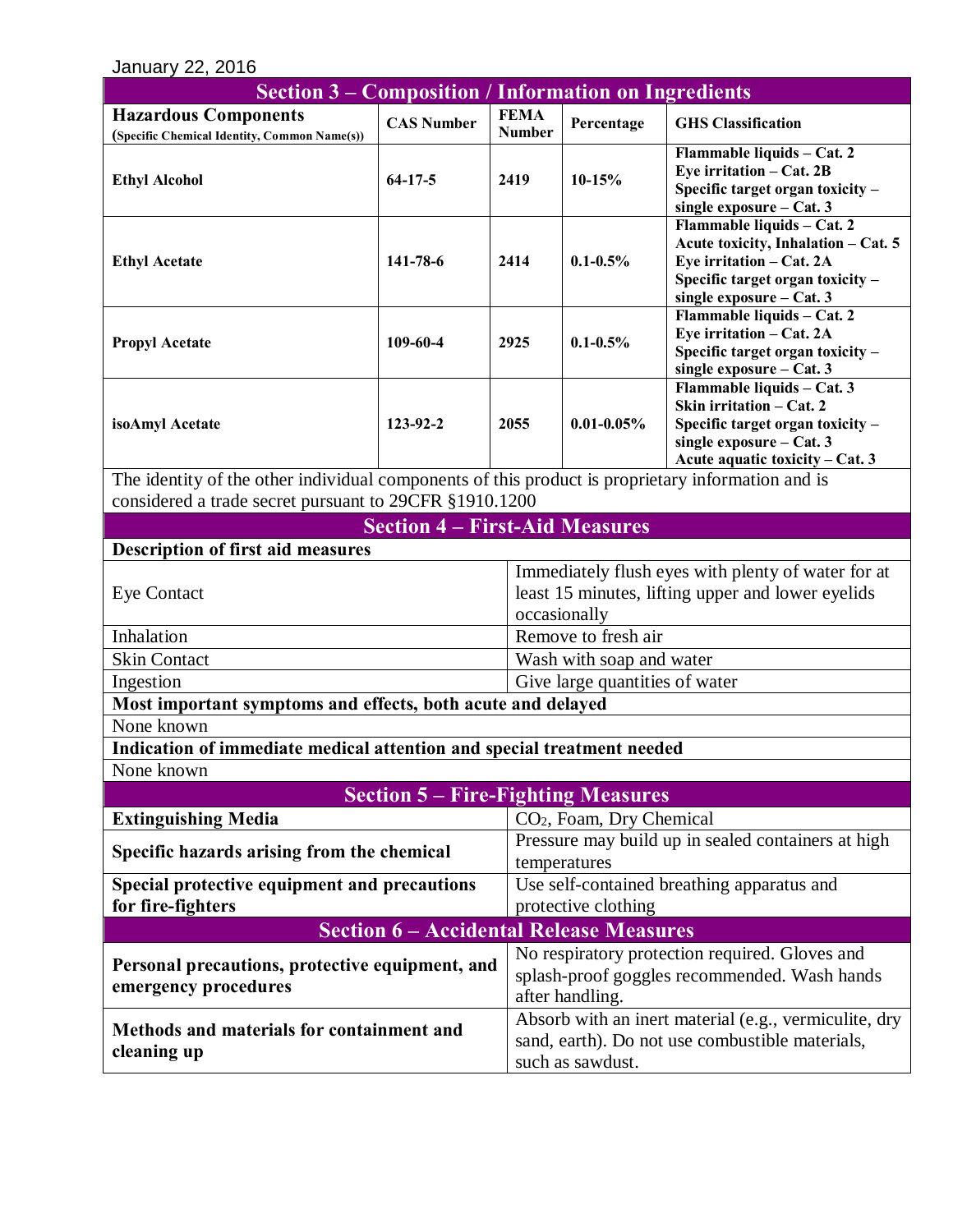| <b>Section 7 - Handling and Storage</b>                                  |                                                     |                                                                    |                  |  |
|--------------------------------------------------------------------------|-----------------------------------------------------|--------------------------------------------------------------------|------------------|--|
| <b>Precautions for safe handling</b>                                     |                                                     | Use in a well-ventilated area. Eye-wash stations                   |                  |  |
|                                                                          |                                                     | and safety showers recommended.                                    |                  |  |
| Conditions for safe storage, including any                               |                                                     | Store in full, tightly closed containers in a cool, dry            |                  |  |
| incompatibilities                                                        |                                                     | place. Protect against physical damage.                            |                  |  |
| <b>Section 8 – Exposure Controls / Personal Protection</b>               |                                                     |                                                                    |                  |  |
| OSHA permissible exposure limit (PEL),                                   |                                                     |                                                                    |                  |  |
| <b>American Conference of Governmental</b>                               |                                                     | None known                                                         |                  |  |
| <b>Industrial Hygienists (ACGIH) Threshold Limit</b>                     |                                                     |                                                                    |                  |  |
| Value (TLV), or other exposure limit.                                    |                                                     |                                                                    |                  |  |
| Appropriate engineering controls                                         |                                                     | A system of local and/or general exhausts is                       |                  |  |
|                                                                          |                                                     | recommended.                                                       |                  |  |
| Individual protection measures, such as<br>personal protective equipment |                                                     | Use gloves and splash-proof goggles. Wash hands<br>after handling. |                  |  |
|                                                                          |                                                     |                                                                    |                  |  |
|                                                                          | <b>Section 9 – Physical and Chemical Properties</b> |                                                                    |                  |  |
|                                                                          |                                                     | <b>Upper/lower</b>                                                 | Not known        |  |
| Appearance                                                               | Water white                                         | flammability or                                                    |                  |  |
| Odor                                                                     | Pear                                                | explosive limits<br>Vapor pressure                                 | Not known        |  |
| <b>Odor Threshold</b>                                                    | Not known                                           | <b>Vapor density</b>                                               | Not known        |  |
| pH                                                                       | Not known                                           | <b>Relative density</b>                                            | 0.98             |  |
| <b>Melting point</b>                                                     | Not known                                           | Solubility(ies)                                                    | Soluble in water |  |
| <b>Initial boiling point</b>                                             |                                                     | <b>Partition coefficient:</b>                                      |                  |  |
| and boiling range                                                        | Not known                                           | n-octanol/water                                                    | Not known        |  |
| <b>Flash point</b>                                                       | $120^{\circ}F \pm 5^{\circ}F$ (closed               | <b>Auto-ignition</b>                                               |                  |  |
|                                                                          | cup)                                                | temperature                                                        | Not known        |  |
| <b>Evaporation Rate</b>                                                  | Not known                                           | Decomposition                                                      | Not known        |  |
|                                                                          |                                                     | temperature                                                        |                  |  |
| <b>Flammability (solid,</b>                                              | Not known                                           | <b>Viscosity</b>                                                   | Not known        |  |
| gas)                                                                     |                                                     |                                                                    |                  |  |
| <b>Section 10 – Stability and Reactivity</b>                             |                                                     |                                                                    |                  |  |
| Reactivity                                                               |                                                     | None known                                                         |                  |  |
| <b>Chemical stability</b>                                                |                                                     | Stable                                                             |                  |  |
| <b>Possibility of hazardous reactions</b>                                |                                                     | None known                                                         |                  |  |
| <b>Conditions to avoid</b>                                               |                                                     | High heat and open containers                                      |                  |  |
| <b>Incompatible materials</b>                                            |                                                     | Avoid strong oxidizers (e.g. peroxyformic acid)                    |                  |  |
| <b>Hazardous decomposition products</b>                                  |                                                     | None known                                                         |                  |  |